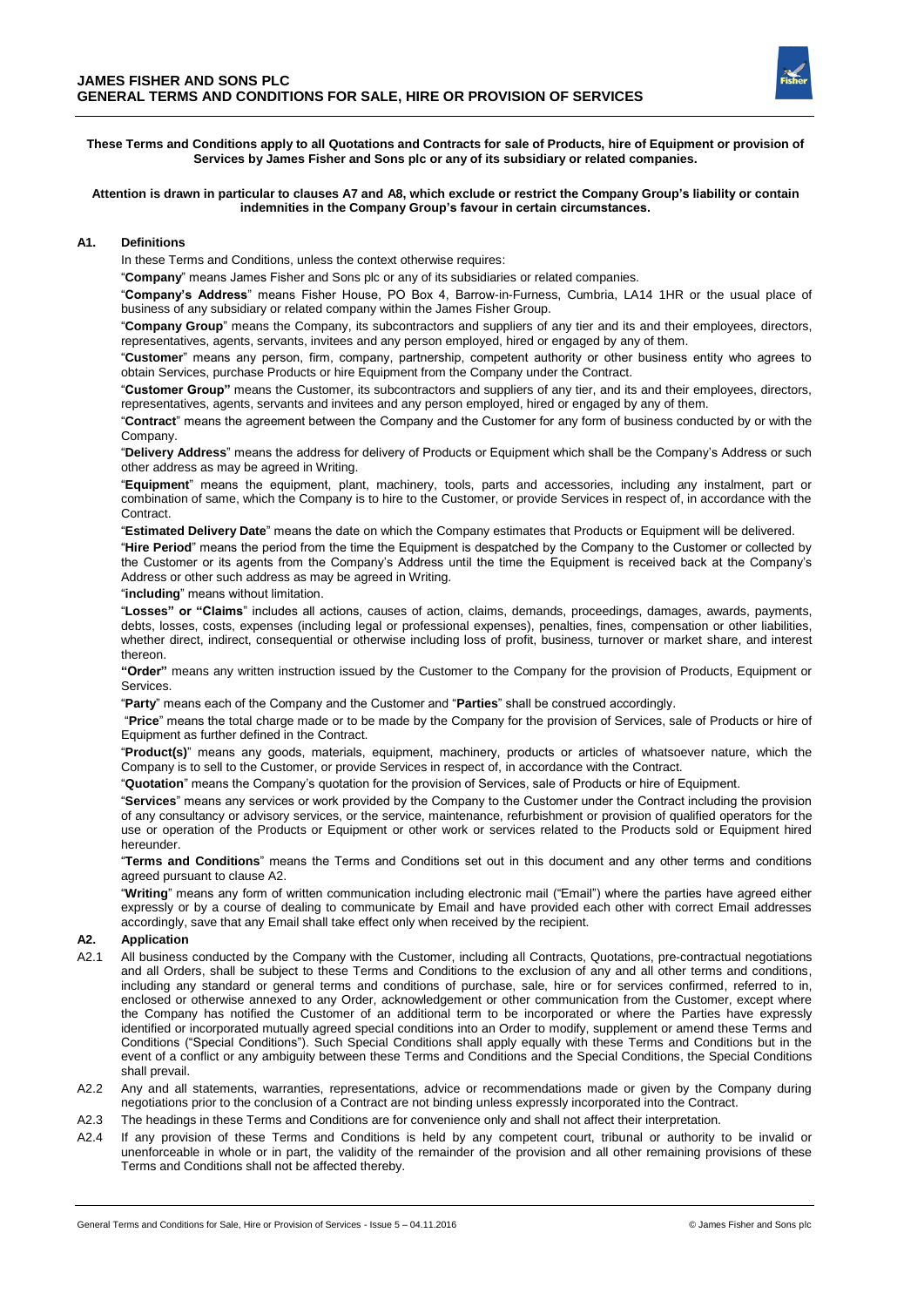

# **A3. Description of Contract**

- A3.1 No Contract shall be formed until the Company confirms in Writing its acceptance of the Order from the Customer. The Company does not offer or give any guarantee of acceptance of any Order. Acceptance of each Order is at the Company's discretion and is subject to availability of the relevant Products, Equipment and/or Services.
- A3.2 The Company will sell Products, hire Equipment and/or provide Services to the Customer and the Customer will pay the specified Price, in accordance with the Contract.
- A3.3 The Contract shall constitute the entire agreement between the Company and the Customer and shall supersede and extinguish all previous drafts, warranties, agreements, arrangements, statements, representations, references and understandings between the Company and the Customer, whether written or oral, relating to its subject matter.

### **A4 Performance of Contract**

- A4.1 Unless otherwise agreed in Writing, the place of performance of the Contract, including any delivery of Products or Equipment, shall be the Company's Address. Unless otherwise agreed in Writing, it is the Customer's obligation and risk to take delivery from or to deliver to the Company's Address, as the case may be, any Product or Equipment which is the subject of the Contract.
- A4.2 Where the Company agrees to sell Products, hire Equipment or provide Services to the Customer, the Company will use all reasonable effort to deliver any Product or Equipment or provide Services by the Estimated Delivery Date. However, any dates specified by the Company for delivery of the Products or Equipment or provision of the Services are intended to be an estimate only and if no dates are so specified, delivery will be within a reasonable time.
- A4.3 Unless otherwise agreed, the Customer will take delivery of the Products, Equipment or the Services within seven (7) days from receipt of notice in Writing from the Company to do so. If the Customer fails to take delivery of the Products, Equipment or Services within seven (7) days (or any other period agreed pursuant to this clause) from receipt of notice in Writing from the Company then, without prejudice to any other right or remedy available to the Company, the Company may:
	- (i) issue its invoice in respect of the Products, Equipment or Services as if they had been delivered;
	- (ii) store the Products or Equipment until actual delivery is made and charge the Customer for the costs of storage;
	- (iii) sell, the Products or hire the Equipment to a third party in any country at the best price obtainable;
	- (iv) suspend other deliveries of Products or Equipment or the provision of Services.
- A4.4 The Products or Equipment are at the risk of the Customer from the time of delivery and the Customer shall insure the Products and Equipment against all loss or damage from the time of delivery of the Products or Equipment at the Delivery Address until the date of redelivery to the Company's Address.
- A4.5 Notwithstanding clause A4.4, where the Company agrees to sell Products to the Customer, title in the Products shall not pass to the Customer until the Company has received payment of the Price in full (in cash or cleared funds), including any additional sums which become due from the Customer under the Contract. The Customer hereby agrees to and grants the Company a continuing security interest in any and all such Products together with all accessions, attachments, substitutions and amalgamations thereto, and any proceeds or products derived from the sale thereof. Without prejudice to any other rights and remedies available to the Company under the Contract or in law, in the event of any breach of Contract by the Customer, the Company shall have the full right and entitlement without further notice to the Customer to take possession of all or any part of the Products and to sell the same in a commercial manner in accordance with applicable law and to apply the proceeds of such sale against any Losses suffered by the Company. The Customer hereby agrees to do all that is necessary by law to give effect to such security.
- A4.6 Where the Company agrees to hire Equipment to the Customer, the Company's Terms and Conditions for Hire of Equipment shall apply in addition to these Terms and Conditions. Where inconsistent, the Terms and Conditions for Hire of Equipment shall prevail.

# **A5. Price**

- A5.1 The Price for the provision of Services, purchase of Products or hire of Equipment shall be that agreed between the Parties and confirmed in Writing by the Company.
- A5.2 All prices quoted by the Company in its Quotations are valid for thirty (30) days only. The Company reserves the right to amend any typographical, clerical or other error or omission on any documentation containing pricing information issued by or on behalf of the Company, and the Company shall have no liability to the Customer for any such errors or omissions.
- A5.3 Unless otherwise specified, the Price for any Services, Products or Equipment provided by the Company to the Customer shall be exclusive of any travel, accommodation, subsistence or other out-of-pocket expenses of the Company's employees, servants or agents (which where applicable the Customer shall pay to the Company at cost) and shall exclude any costs, charges or taxes relating to storage, loading, carriage, unloading, delivery, importation, exportation and insurance of any Products or Equipment or any sales tax, value added tax, licence fees, duties, local taxes or additional costs of such nature, which shall remain the liability of the Customer.
- A5.4 Where applicable the Company is obliged to charge in addition to the Price any value added tax in the United Kingdom.

#### **A6. Invoicing and Payment**

- A6.1 The Company will issue to the Customer from time to time an invoice or invoices for the Price of any Services, Products or Equipment, together with any additional costs and/or charges payable by the Customer under clause A5.
- A6.2 Unless otherwise agreed in Writing, payment of any invoice submitted by the Company to the Customer is due within thirty (30) days of the date of the invoice and payment within this time shall be of the essence of the Contract.
- A6.3 Receipts for payment of any invoice will only be issued upon request in Writing by the Customer.
- A6.4 If the Customer fails to make any payment of any invoice within due time then, without prejudice to any other right or remedy available to the Company, and without liability to the Customer, the Company shall be entitled to:
	- (i) cancel the Contract, and require immediate return at the Customer's expense of any Products or Equipment;
	- (ii) suspend further performance by the Company under the Contract;
	- (iii) charge the Customer interest on any unpaid amount from the date payment is due to the date payment in full is made. Interest shall be calculated on a daily basis at the per annum rate of either 2% above the base bank rate from time to time of HSBC Bank PLC or 8%, whichever is the higher. The Customer shall pay interest together with the overdue amount;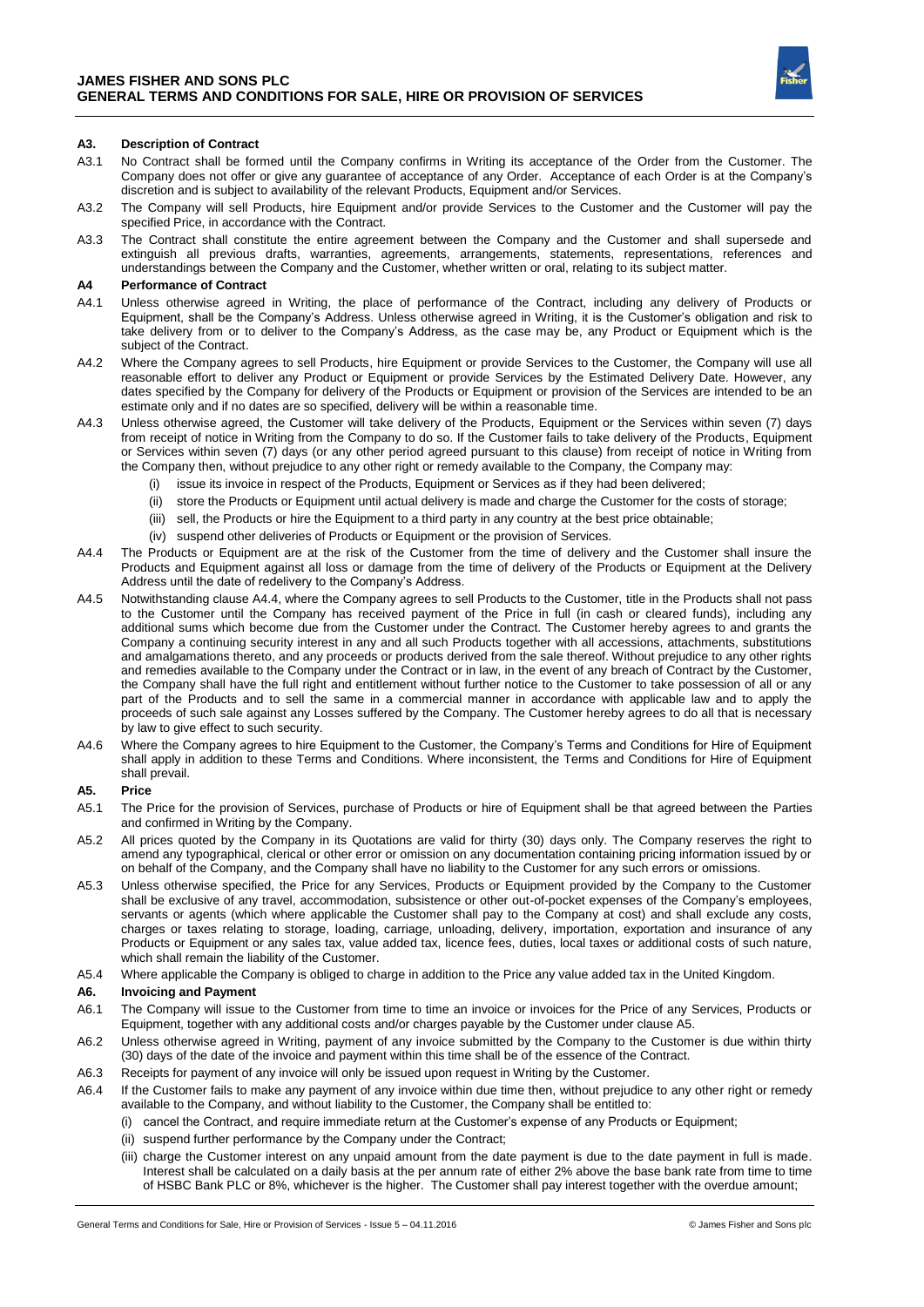

(iv) be reimbursed by the Customer for all Losses incurred by the Company in the collection of any overdue amount.

A.6.5 Nothing in this clause shall prevent the Company from alternatively electing to charge interest pursuant to the Late Payment of Commercial Debts (Interest) Act 1998.

# **A7 Warranties Representations and Risk**

- A7.1 The Company warrants that the Products sold hereunder shall be free from defects in materials and/or workmanship for a period of twelve (12) months from the date of delivery of the Products to the Customer. The Equipment shall be warranted in accordance with the Company's Terms and Conditions for Hire of Equipment.
- A7.2 The Company shall perform all Services with reasonable skill and care in accordance with these Terms and Conditions and all applicable laws.
- A7.3 Subject to clauses A7.1, and A7.2 unless otherwise expressly agreed by the Company and set out in Writing in the Contract, no warranties or representations are given or made by or on behalf of the Company as to the performance, availability, durability, use, storage, effectiveness, quality, suitability or fitness for any purpose of any Product or Equipment sold or supplied hereunder, or for any Service provided hereunder, and any conditions or warranties implied or imposed by operation of law are hereby excluded.
- A7.4 Each Party agrees that it shall have no remedies in respect of any misrepresentation or warranty (whether made innocently or negligently) that is not expressly set out in the Contract. No Party shall have any claim for innocent or negligent misrepresentation or negligent misstatement based upon any statement in the Contract.
- A7.5 Not used.
- A7.6 It is the Customer's responsibility and risk that any Order, specification, drawing or information provided to the Company by the Customer or any person for or on behalf of the Customer in connection with the Contract is true, complete and accurate in all respects.
- A7.7 Where the Company is not the manufacturer of the Products or Equipment, the Company will endeavour, where applicable and upon the Customer's written request, to transfer to the Customer the benefit of any warranty or guarantee given to the Company.
- A7.8 The Company shall not be liable for a breach of any warranty or warranties, whether provided by the Contract, statute, the general law or otherwise, in respect of any Products sold or Equipment hired or any Service provided, unless the Customer gives written notice of the breach complained of within a reasonable time not to exceed thirty (30) days from the time the Customer discovers or ought to have discovered such breach and the Company is given a reasonable opportunity of remedying the breach.
- A7.9 The Company shall not be liable for any defect in the Product, Equipment or Services arising from fair wear and tear, defects in design, defects in materials furnished or specified by the Customer or defects in manufacture where the method of manufacture was specified by the Customer, damage or negligence by any member of the Customer Group or by other persons not within the Company's reasonable control, abnormal working conditions, damage occurring to the Equipment during the Hire Period, damage arising out of or in connection with a failure to follow the Company's instructions (if any, whether oral or in Writing), or misuse, alteration or repair of the Product or Equipment or change in terms of Service without the prior approval in Writing of the Company.
- A7.10 Subject to the Customer complying with clause A7.8, if any Product or Equipment does not conform with any warranty or warranties provided by the Contract, statute, the general law or otherwise, the Company shall at its option repair or replace such Products or Equipment (or any defective part or parts) or refund the Price of the Products or the Equipment hire at the Contract rate provided that (if the Company so requests) the Customer at its cost returns the defective Products, Equipment or part(s) to the Company.
- A7.11 Notwithstanding clause A8.1, the Company's liability arising out of or in connection with the Services shall be limited to reperforming at its expense any Services that are deficient because of the Company's failure to perform the Services in accordance with the standard of performance specified in clause A7.2 and provided the Customer gives written notice of the breach complained of to the Company within a reasonable time not to exceed thirty (30) days from the time the Customer discovers or ought to have discovered such breach, but in any event within twelve (12) months from the date of performance of the Service concerned .
- A7.12 Provided that the Company complies with clauses A7.10 or A7.11 (as the case may be), it shall have no further liability for breach of any warranty or warranties, whether in contract or in tort, whatsoever and howsoever arising in respect of the Product sold or Equipment hired or any Services provided.

# **A8. Limitation of Liability and Indemnity**

- A8.1 The Company's total liability arising under or in connection with the Contract including liability for all Claims of any kind and description, howsoever and whatsoever arising, whether arising from tort (including negligence), breach of contract, breach of (statutory) duty or otherwise shall not in the aggregate exceed the amount specified in the Contract or if no amount is specified shall not in the aggregate exceed the Price.
- A8.2 The Company shall not in any event be liable to the Customer whether as a result of breach of contract, warranty, guarantee, indemnity, tort (including negligence), strict liability or otherwise for any:
	- (i) third party claims for financial loss or expense;
	- (ii) loss of profit or anticipated profit;
	- (iii) account of profit;
	- (iv) loss of bargain:
	- (v) loss of revenue;
	- (vi) reduction in turnover;
	- (vii) loss of use of the Product or Equipment;
	- (viii) business interruption or downtime costs;
	- (ix) loss of contract or business opportunity;
	- (x) claims of customers or other contractors of Customer; or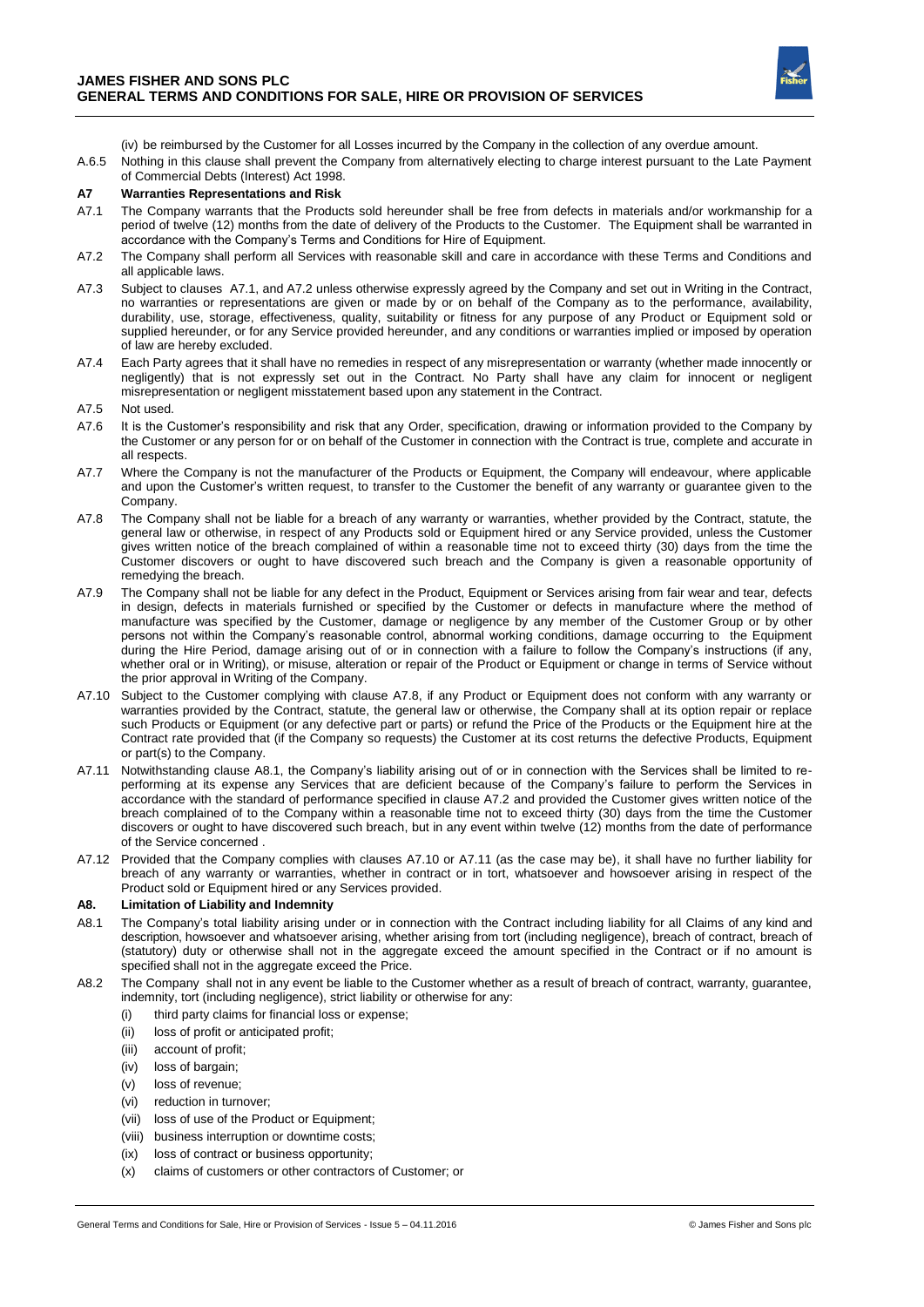

- (xi) whether or not included in (i) to (ix) above, any indirect, special, incidental or consequential loss or damage.
- A8.3 Unless otherwise agreed in Writing and subject to Clause A8.4, the Customer shall fully indemnify and hold the Company Group harmless against any Losses or injury howsoever caused (including by negligence) to any member of the Customer Group arising out of or related to the Contract.
- A8.4 Nothing in these Terms and Conditions excludes or limits the Company's liability for:
	- death or personal injury caused by the Company's negligence;
	- (ii) fraud or fraudulent misrepresentation; or
	- (iii) anything which may not be lawfully limited or excluded.
- A8.5 Where the Company agrees to sell Products or hire Equipment to the Customer, (i) the Company will not be liable for any Losses caused directly or indirectly by any delay in the delivery of the Products or Equipment (even if caused by the negligence of any member of the Company Group); and (ii) delay will not entitle the Customer to terminate or rescind the Contract except and to the extent such delay is attributable solely to the breach by the Company and exceeds ninety (90) days and provided that prior to any such termination or rescission the Customer has given the Company not less than 30 days' notice in Writing requiring the Company to complete its delivery obligations .
- A8.6 Where the Company agrees to provide a Service to the Customer, the Company will not be liable for any Losses caused directly or indirectly by any delay in the provision of the Service (even if caused by the negligence of any member of the Company Group). Unless otherwise expressly agreed, the Customer shall not be entitled to cancel the Contract solely because of such delay.

# **A9. Termination**

- A9.1 The Company shall be entitled to terminate the Contract forthwith by notice in Writing to the Customer if:
	- the Customer commits an irremediable breach of the Contract (including breach of clauses A10, A18 and A19), persistently repeats a remediable breach or commits any remediable breach and fails to remedy it within seven (7) days of receipt of notice in Writing of the breach requiring remedy of the same; or
	- (ii) the Customer makes any voluntary arrangement with its creditors or (being an individual or firm) becomes bankrupt or (being a company) becomes subject to an administration order or goes into liquidation (otherwise than for the purposes of solvent amalgamation or reconstruction); or
	- (iii) an encumbrancer takes possession, or a receiver is appointed, of any of the property or assets of the Customer; or
	- (iv) the Customer ceases or threatens to cease to carry on business; or
	- (v) where the Customer is resident in a jurisdiction other than England and Wales, an event similar to any of those specified in clauses A9.1 (ii) and A9.1 (iii) occurs to or in relation to the Customer.
- A9.2 In the event of termination by the Company pursuant to clause A9.1 above then, without prejudice to any other right or remedy available to the Company, the Company shall be entitled to cancel the Contract or suspend any further deliveries of Product or Equipment or the provision of Services due under it without any liability to the Customer and, if the Services have already been provided, Products delivered or Equipment hired but not paid for, the price of the Services, Products or Equipment shall become immediately due and payable notwithstanding any previous agreement or arrangement to the contrary and the Company shall be entitled to charge interest in accordance with clause A6.4(iii) or A6.5.
- A9.3 The Customer shall be entitled to terminate the Contract by giving thirty (30) days written notice of termination to the Company. In the event of termination by the Customer pursuant to this clause, the Company shall invoice the Customer and the Customer shall immediately pay to the Company the full Price together with any additional costs and/or charges payable by the Customer including under clause A4, A5.3 and A6.

#### **A10. Laws and Regulations**

- A10.1 The Customer shall comply with all applicable laws, statutes, regulations and codes in force from time to time in relation to the Contract, including those relating to data and privacy and the ownership and use of the Products or Equipment including health and safety requirements.
- A10.2 The Customer shall ensure that all appropriate safety information (whether or not supplied by the Company) is distributed and drawn to the attention of all members of the Customer Group and all others who require it for the safe handling or use of the Products or Equipment.
- A10.3 The Customer shall indemnify and hold the Company Group harmless for any and all Losses suffered by the Company attributable to a breach of this Clause A10.

### **A11. Resources**

A11.1 The Customer hereby agrees that, during the term of the Contract and for a period of twelve (12) months after expiry or termination howsoever caused, it will not solicit the Company's staff who are known by the Customer to have been employed or engaged in the performance of the Contract. For the purposes of this clause, 'solicit' means a direct or indirect attempt to induce such person to take an engagement with such party as an employee, director, subcontractor or independent contractor provided that this clause shall not apply to any engagement as a result of a general advertisement or recruitment campaign.

### **A12. Confidentiality**

A12.1 All techniques, processes, inventions, trade secrets, equipment, drawings, designs, specifications, documents, proposals and information concerning the Services, Products or Equipment or relating to the Company's business of which the Customer shall obtain knowledge or information (except to the extent that they are within or fall into the public domain other than by breach of the Contract) shall remain both during and after the completion of the business conducted under the Contract the absolute and exclusive property of the Company and the Customer shall keep confidential and retain the same with the utmost secrecy and shall procure that all members of the Customer Group shall abide by the terms of this provision as though it were binding upon each of them and the Customer shall not, and shall procure that all members of the Customer Group shall not, use the same other than for the purpose of the Products, Equipment and/or Services received, nor shall it cause or permit anything which may damage or endanger the intellectual property of the Company or allow or assist others to do so.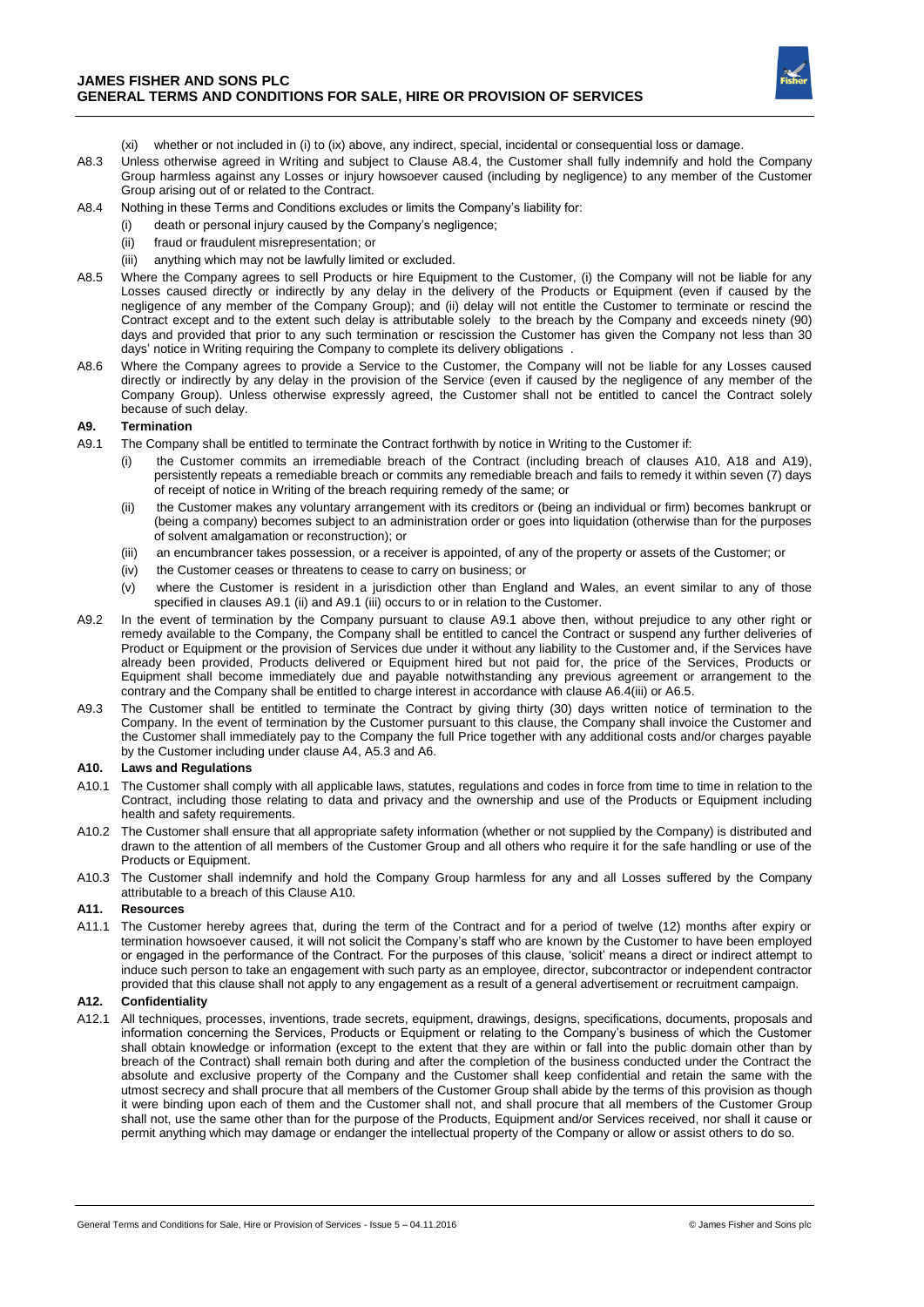

### **A13. Waiver**

A13.1 No payment accepted by the Company and no neglect, delay or indulgence on the part of the Company in enforcing the Contract or any of the Terms and Conditions thereof shall operate as a waiver of the Company's rights thereunder, unless in each case the Company expressly so agrees in Writing.

# **A14. Force Majeure**

- A14.1 The Company shall not be liable to the Customer or be deemed to be in breach of the Contract by reason of any delay in performing or any failure to perform any of the Company's obligations if the delay or failure was due to any cause beyond the Company's reasonable control including:
	- (i) act of God, storm, flood, tempest or other weather conditions, explosion, fire or accident;
	- (ii) war or threat of war, civil war, hostilities, sabotage, insurrection, riot or civil disturbance, or requisition;
	- (iii) Governmental or local authority acts, restrictions, regulations, bye-laws, prohibitions or measures of any kind;
	- (iv) import or export regulations or embargoes;
	- (v) strikes, lock-outs or other industrial actions or trade disputes whether involving employees of the Company Group or of a third party;
	- (vi) difficulties in obtaining raw materials, labour, fuel, parts, equipment, machinery or other essential supplies; or
	- (vii) failure or breakdown in equipment or machinery from power failure or other external causes.

#### **A15. Cross Claims and Set Off**

A15.1 The Customer hereby waives any right to set-off under the Contract or otherwise and agrees to pay all sums due to Company regardless of any equity, set-off or cross claim on the part of the Customer against the Company.

# **A16. Notices**

A16.1 Any notice required to be given by either Party under the Contract shall be delivered or sent by pre-paid first class recorded delivery addressed to the registered office of the party to be served or to such other place as may be designated by a Party for the purpose of service and shall be deemed to have been served in the case of a notice delivered by hand, when delivered, or in the case of a letter forty-eight (48) hours after the time of posting.

### **A17. Non-Assignment**

A17.1 The Customer shall not assign, transfer or sub-contract all or any part of the Contract or any benefit, interest, right or obligation under the Contract, without the prior agreement of the Company in Writing.

# **A18. Anti-Bribery**

- A18.1 The Customer shall:
	- comply, and shall procure that each member of the Customer Group shall comply, with all applicable laws, statutes, regulations, and codes relating to anti-bribery and anti-corruption including the Bribery Act 2010;
	- (ii) not engage in any activity, practice or conduct which would constitute an offence under sections 1, 2 or 6 of the Bribery Act 2010 if such activity, practice or conduct had been carried out in the UK;
	- (iii) have and shall maintain in place throughout the term of the Contract its own policies and procedures, including adequate procedures under the Bribery Act 2010, to ensure its compliance with clause A18.1(i) and (ii) and will enforce them where appropriate;
	- (iv) promptly report to the Company any request or demand for any undue financial or other advantage of any kind received by any member of the Customer Group in connection with the performance of the Contract; and
	- (v) immediately notify the Company in Writing if a foreign public official becomes an officer or employee of any member of the Customer Group or acquires a direct or indirect interest in the Customer or in any member of the Customer Group (and the Customer warrants that it has no foreign public officials as officers, employees or direct or indirect owners at the date of the Contract).
- A18.2 The Customer shall ensure that all members of the Customer Group performing work or services in connection with the Contract does so only on the basis of a written contract which imposes on and secures from such person terms equivalent to those imposed on the Customer in this clause A18.

#### **A19. Forced Labour**

# A19.1 The Customer shall:

- (i) comply, and shall procure that each member of the Customer Group shall comply, with all applicable laws, statutes regulations and codes relating to slavery, servitude, forced or compulsory labour and human trafficking including the Modern Slavery Act 2015;
- (ii) undertake not to purchase any resource, materials or products from producers, suppliers or manufacturers using forced or compulsory labour in its operations or practices;
- (iii) have and shall maintain in place throughout the term of the Contract its own policies and procedures to ensure its compliance with clause A19.1(i) and (ii) and will enforce them where appropriate;
- (iv) immediately notify the Company in Writing if it becomes aware of any breach or alleged breach of this clause within its supply chain (and the Customer warrants that has not been convicted of any offence involving slavery and human trafficking and, having made reasonable enquiries, to the best of its knowledge none of the members of the Customer Group or their direct or indirect owners at the date of the Contract have been or are the subject or any investigation, enquiry or enforcement proceedings by any governmental, administrative or regulatory body regarding an offence or alleged offence of or in connection with slavery and human trafficking),
- A19.2 The Customer shall ensure that all members of the Customer Group performing services or work in connection with the Contract does so only on the basis of a written contract which imposes on and secures from such person terms equivalent to those imposed on the Customer in this clause A19.

### **A.20 Governing Law and Jurisdiction**

A20.1 The Contract and all obligations relating to or arising out of the Contract shall be governed by and construed in accordance with the laws of England.